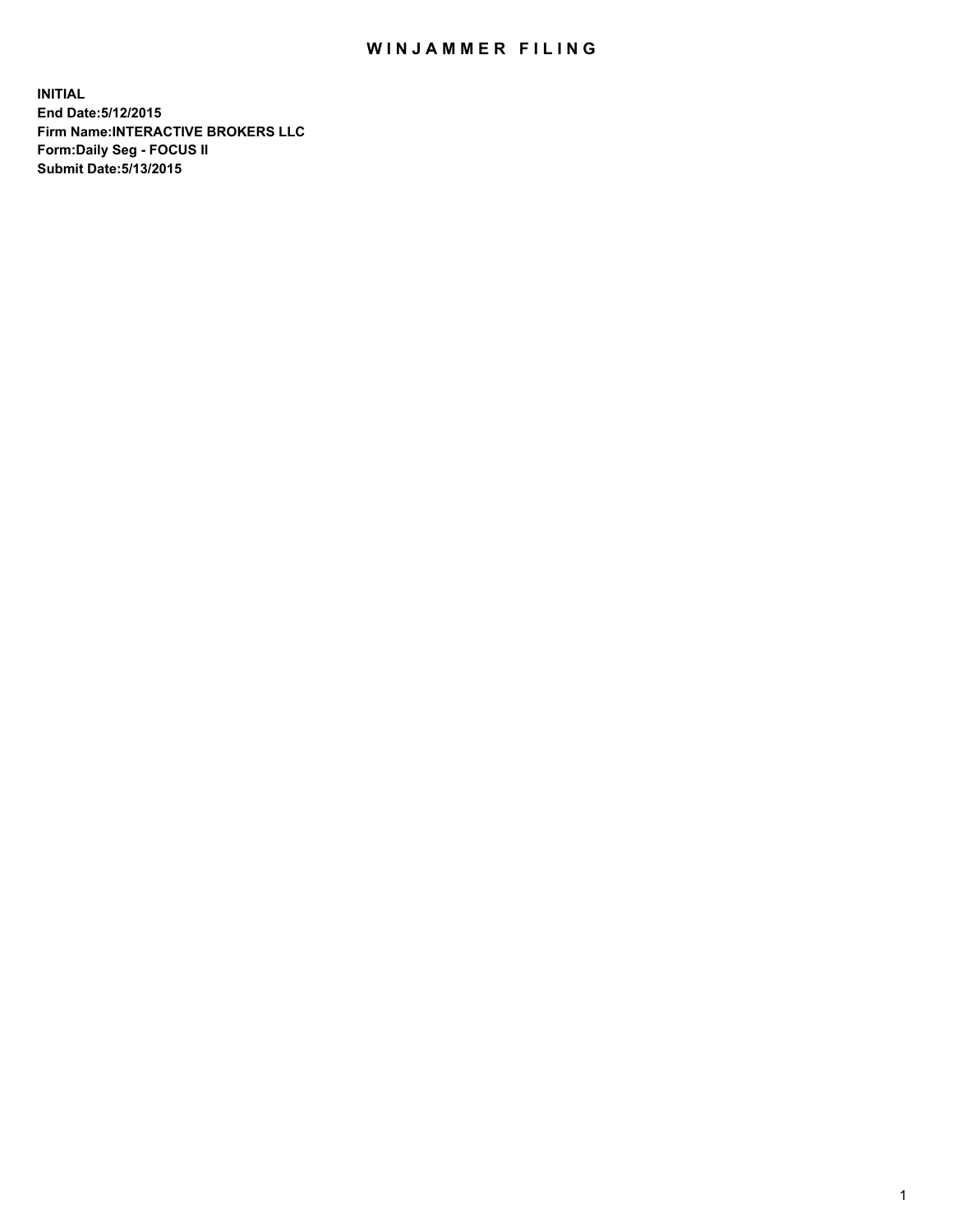## **INITIAL End Date:5/12/2015 Firm Name:INTERACTIVE BROKERS LLC Form:Daily Seg - FOCUS II Submit Date:5/13/2015 Daily Segregation - Cover Page**

| Name of Company                                                                   | <b>INTERACTIVE BROKERS LLC</b> |
|-----------------------------------------------------------------------------------|--------------------------------|
| <b>Contact Name</b>                                                               | <b>Michael Ellman</b>          |
| <b>Contact Phone Number</b>                                                       | 203-422-8926                   |
| <b>Contact Email Address</b>                                                      | mellman@interactivebrokers.co  |
|                                                                                   | $\underline{\mathbf{m}}$       |
| FCM's Customer Segregated Funds Residual Interest Target (choose one):            |                                |
| a. Minimum dollar amount: ; or                                                    | $\overline{\mathbf{0}}$        |
| b. Minimum percentage of customer segregated funds required:% ; or                | 0                              |
| c. Dollar amount range between: and; or                                           | 155,000,000 245,000,000        |
| d. Percentage range of customer segregated funds required between:% and%.         | 00                             |
| FCM's Customer Secured Amount Funds Residual Interest Target (choose one):        |                                |
| a. Minimum dollar amount: ; or                                                    | $\overline{\mathbf{0}}$        |
| b. Minimum percentage of customer secured funds required:% ; or                   | 0                              |
| c. Dollar amount range between: and; or                                           | 80,000,000 120,000,000         |
| d. Percentage range of customer secured funds required between:% and%.            | 00                             |
| FCM's Cleared Swaps Customer Collateral Residual Interest Target (choose one):    |                                |
| a. Minimum dollar amount: ; or                                                    | $\overline{\mathbf{0}}$        |
| b. Minimum percentage of cleared swaps customer collateral required:% ; or        | $\overline{\mathbf{0}}$        |
| c. Dollar amount range between: and; or                                           | 0 <sub>0</sub>                 |
| d. Percentage range of cleared swaps customer collateral required between:% and%. | 0 <sub>0</sub>                 |
|                                                                                   |                                |
| Current ANC:on                                                                    | 2,373,469,457 12-MAY-2015      |
| <b>Broker Dealer Minimum</b>                                                      | 295,542,574                    |
| Debit/Deficit - CustomersCurrent AmountGross Amount                               |                                |
| Domestic Debit/Deficit                                                            | 2,227,720                      |
| Foreign Debit/Deficit                                                             | 6,886,2840                     |
| Debit/Deficit - Non CustomersCurrent AmountGross Amount                           |                                |
| Domestic Debit/Deficit                                                            | 0 <sub>0</sub>                 |
| Foreign Debit/Deficit                                                             | 0 <sub>0</sub>                 |
| Proprietary Profit/Loss                                                           |                                |
| Domestic Profit/Loss                                                              | $\overline{\mathbf{0}}$        |
| Foreign Profit/Loss                                                               | $\underline{\mathbf{0}}$       |
| Proprietary Open Trade Equity                                                     |                                |
| Domestic OTE                                                                      | <u>0</u>                       |
| Foreign OTE                                                                       | <u>0</u>                       |
| <b>SPAN</b>                                                                       |                                |
| <b>Customer SPAN Calculation</b>                                                  | 1,364,036,385                  |
| Non-Customer SPAN Calcualation                                                    | 21,103,979                     |
| Proprietary Capital Charges                                                       | <u>0</u>                       |
| Minimum Dollar Amount Requirement                                                 | 20,000,000 [7465]              |
| Other NFA Dollar Amount Requirement                                               | 21,650,583 [7475]              |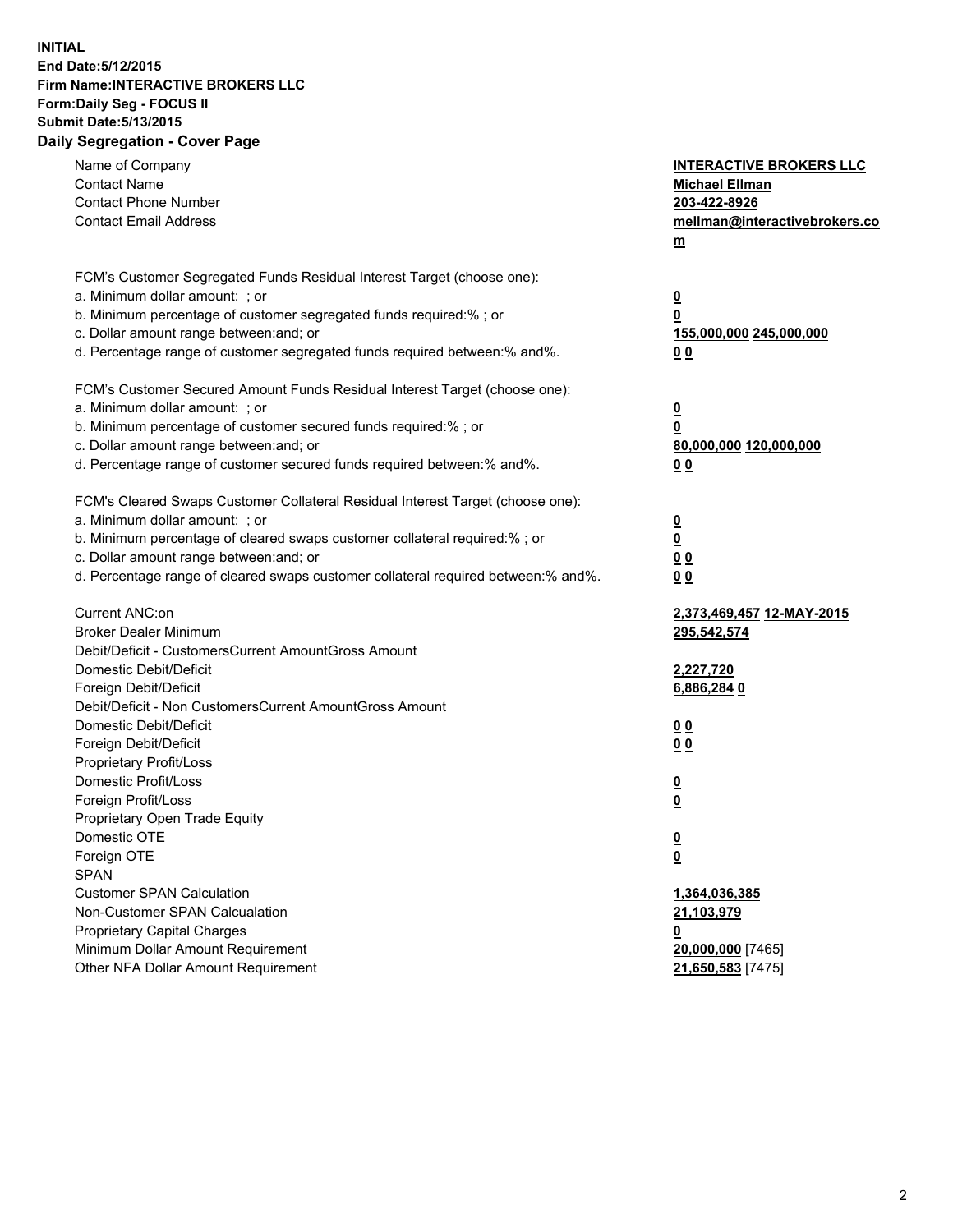## **INITIAL End Date:5/12/2015 Firm Name:INTERACTIVE BROKERS LLC Form:Daily Seg - FOCUS II Submit Date:5/13/2015 Daily Segregation - Secured Amounts**

|                | Dany Ocgregation - Oceanea Annoanta                                                         |                                   |
|----------------|---------------------------------------------------------------------------------------------|-----------------------------------|
|                | Foreign Futures and Foreign Options Secured Amounts                                         |                                   |
|                | Amount required to be set aside pursuant to law, rule or regulation of a foreign            | $0$ [7305]                        |
|                | government or a rule of a self-regulatory organization authorized thereunder                |                                   |
| $\mathbf{1}$ . | Net ledger balance - Foreign Futures and Foreign Option Trading - All Customers             |                                   |
|                | A. Cash                                                                                     | 556,079,922 [7315]                |
|                | B. Securities (at market)                                                                   | $0$ [7317]                        |
| 2.             | Net unrealized profit (loss) in open futures contracts traded on a foreign board of trade   | $-9,148,005$ [7325]               |
| 3.             | Exchange traded options                                                                     |                                   |
|                | a. Market value of open option contracts purchased on a foreign board of trade              | 201,859 [7335]                    |
|                | b. Market value of open contracts granted (sold) on a foreign board of trade                | -35,242 [7337]                    |
| 4.             | Net equity (deficit) (add lines 1.2. and 3.)                                                | 547,098,534 [7345]                |
| 5.             | Account liquidating to a deficit and account with a debit balances - gross amount           | 6,886,284 [7351]                  |
|                | Less: amount offset by customer owned securities                                            | 0 [7352] 6,886,284 [7354]         |
| 6.             | Amount required to be set aside as the secured amount - Net Liquidating Equity              | 553,984,818 [7355]                |
|                | Method (add lines 4 and 5)                                                                  |                                   |
| 7.             | Greater of amount required to be set aside pursuant to foreign jurisdiction (above) or line | 553,984,818 [7360]                |
|                | 6.                                                                                          |                                   |
|                | FUNDS DEPOSITED IN SEPARATE REGULATION 30.7 ACCOUNTS                                        |                                   |
| 1.             | Cash in banks                                                                               |                                   |
|                | A. Banks located in the United States                                                       | $0$ [7500]                        |
|                | B. Other banks qualified under Regulation 30.7                                              | 0 [7520] 0 [7530]                 |
| 2.             | Securities                                                                                  |                                   |
|                | A. In safekeeping with banks located in the United States                                   | 466,511,067 [7540]                |
|                | B. In safekeeping with other banks qualified under Regulation 30.7                          | 0 [7560] 466,511,067 [7570]       |
| 3.             | Equities with registered futures commission merchants                                       |                                   |
|                | A. Cash                                                                                     | $0$ [7580]                        |
|                | <b>B.</b> Securities                                                                        | $0$ [7590]                        |
|                | C. Unrealized gain (loss) on open futures contracts                                         | $0$ [7600]                        |
|                | D. Value of long option contracts                                                           | $0$ [7610]                        |
|                | E. Value of short option contracts                                                          | 0 [7615] 0 [7620]                 |
| 4.             | Amounts held by clearing organizations of foreign boards of trade                           |                                   |
|                | A. Cash                                                                                     | $0$ [7640]                        |
|                | <b>B.</b> Securities                                                                        | $0$ [7650]                        |
|                | C. Amount due to (from) clearing organization - daily variation                             | $0$ [7660]                        |
|                | D. Value of long option contracts                                                           | $0$ [7670]                        |
|                | E. Value of short option contracts                                                          | 0 [7675] 0 [7680]                 |
| 5.             | Amounts held by members of foreign boards of trade                                          |                                   |
|                | A. Cash                                                                                     | 184,709,990 [7700]                |
|                | <b>B.</b> Securities                                                                        | $0$ [7710]                        |
|                | C. Unrealized gain (loss) on open futures contracts                                         | 12,788,211 [7720]                 |
|                | D. Value of long option contracts                                                           | 201,857 [7730]                    |
|                | E. Value of short option contracts                                                          | -35,240 [7735] 197,664,818 [7740] |
| 6.             | Amounts with other depositories designated by a foreign board of trade                      | $0$ [7760]                        |
| 7.             |                                                                                             | $0$ [7765]                        |
|                | Segregated funds on hand                                                                    |                                   |
| 8.<br>9.       | Total funds in separate section 30.7 accounts                                               | 664,175,885 [7770]                |
|                | Excess (deficiency) Set Aside for Secured Amount (subtract line 7 Secured Statement         | 110,191,067 [7380]                |
|                | Page 1 from Line 8)                                                                         |                                   |
| 10.            | Management Target Amount for Excess funds in separate section 30.7 accounts                 | 80,000,000 [7780]                 |
| 11.            | Excess (deficiency) funds in separate 30.7 accounts over (under) Management Target          | 30,191,067 [7785]                 |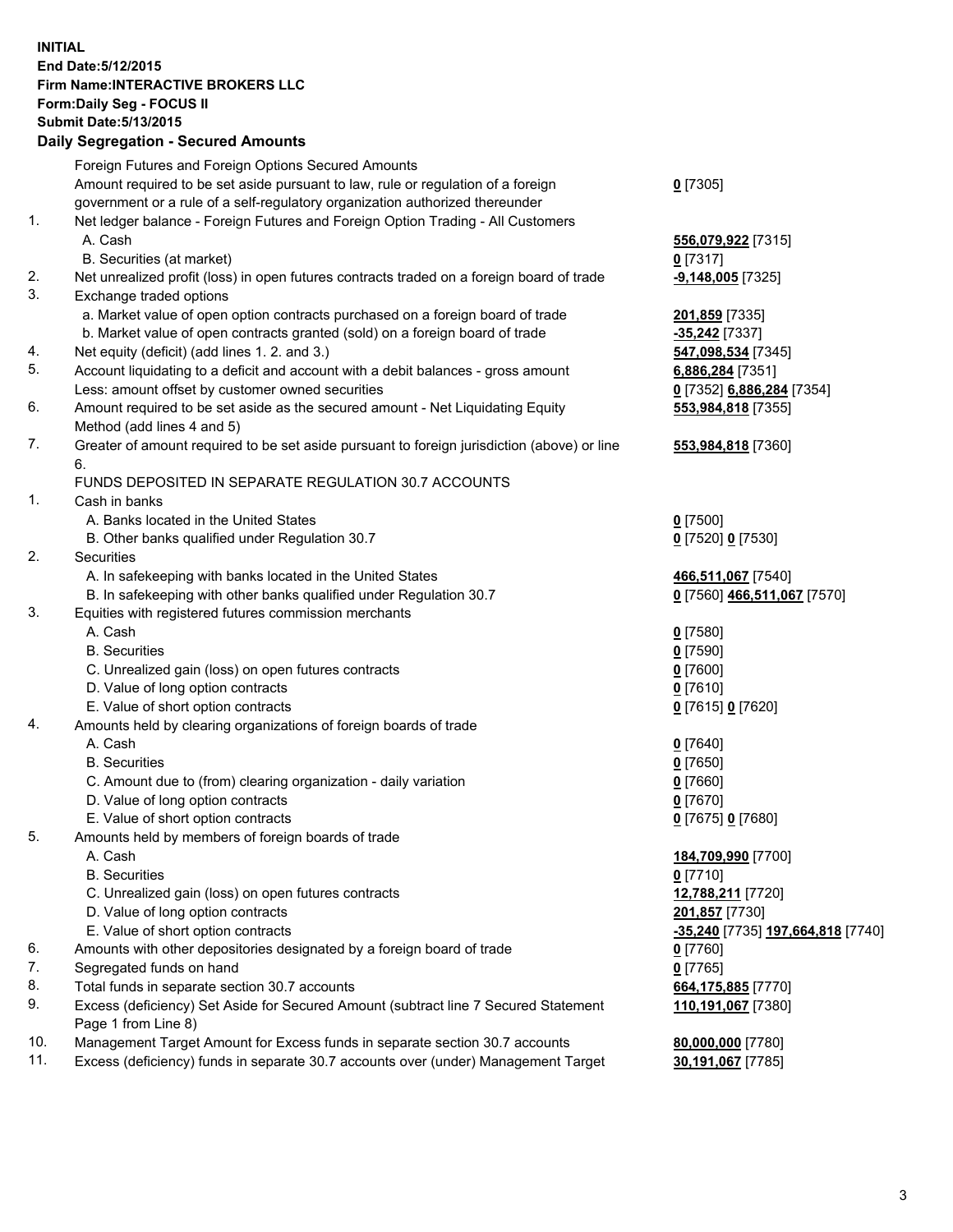**INITIAL End Date:5/12/2015 Firm Name:INTERACTIVE BROKERS LLC Form:Daily Seg - FOCUS II Submit Date:5/13/2015 Daily Segregation - Segregation Statement** SEGREGATION REQUIREMENTS(Section 4d(2) of the CEAct) 1. Net ledger balance A. Cash **2,605,719,827** [7010] B. Securities (at market) **0** [7020] 2. Net unrealized profit (loss) in open futures contracts traded on a contract market **-99,862,747** [7030] 3. Exchange traded options A. Add market value of open option contracts purchased on a contract market **114,235,260** [7032] B. Deduct market value of open option contracts granted (sold) on a contract market **-205,753,489** [7033] 4. Net equity (deficit) (add lines 1, 2 and 3) **2,414,338,851** [7040] 5. Accounts liquidating to a deficit and accounts with debit balances - gross amount **2,227,720** [7045] Less: amount offset by customer securities **0** [7047] **2,227,720** [7050] 6. Amount required to be segregated (add lines 4 and 5) **2,416,566,571** [7060] FUNDS IN SEGREGATED ACCOUNTS 7. Deposited in segregated funds bank accounts A. Cash **317,230,205** [7070] B. Securities representing investments of customers' funds (at market) **1,416,287,072** [7080] C. Securities held for particular customers or option customers in lieu of cash (at market) **0** [7090] 8. Margins on deposit with derivatives clearing organizations of contract markets A. Cash **12,797,205** [7100] B. Securities representing investments of customers' funds (at market) **111,404,954** [7110] C. Securities held for particular customers or option customers in lieu of cash (at market) **0** [7120] 9. Net settlement from (to) derivatives clearing organizations of contract markets **-1,336,780** [7130] 10. Exchange traded options A. Value of open long option contracts **2,579,756** [7132] B. Value of open short option contracts **-6,708,443** [7133] 11. Net equities with other FCMs A. Net liquidating equity **-83,256,723** [7140] B. Securities representing investments of customers' funds (at market) **863,192,188** [7160] C. Securities held for particular customers or option customers in lieu of cash (at market) **0** [7170] 12. Segregated funds on hand **0** [7150] 13. Total amount in segregation (add lines 7 through 12) **2,632,189,434** [7180] 14. Excess (deficiency) funds in segregation (subtract line 6 from line 13) **215,622,863** [7190] 15. Management Target Amount for Excess funds in segregation **155,000,000** [7194]

16. Excess (deficiency) funds in segregation over (under) Management Target Amount Excess

**60,622,863** [7198]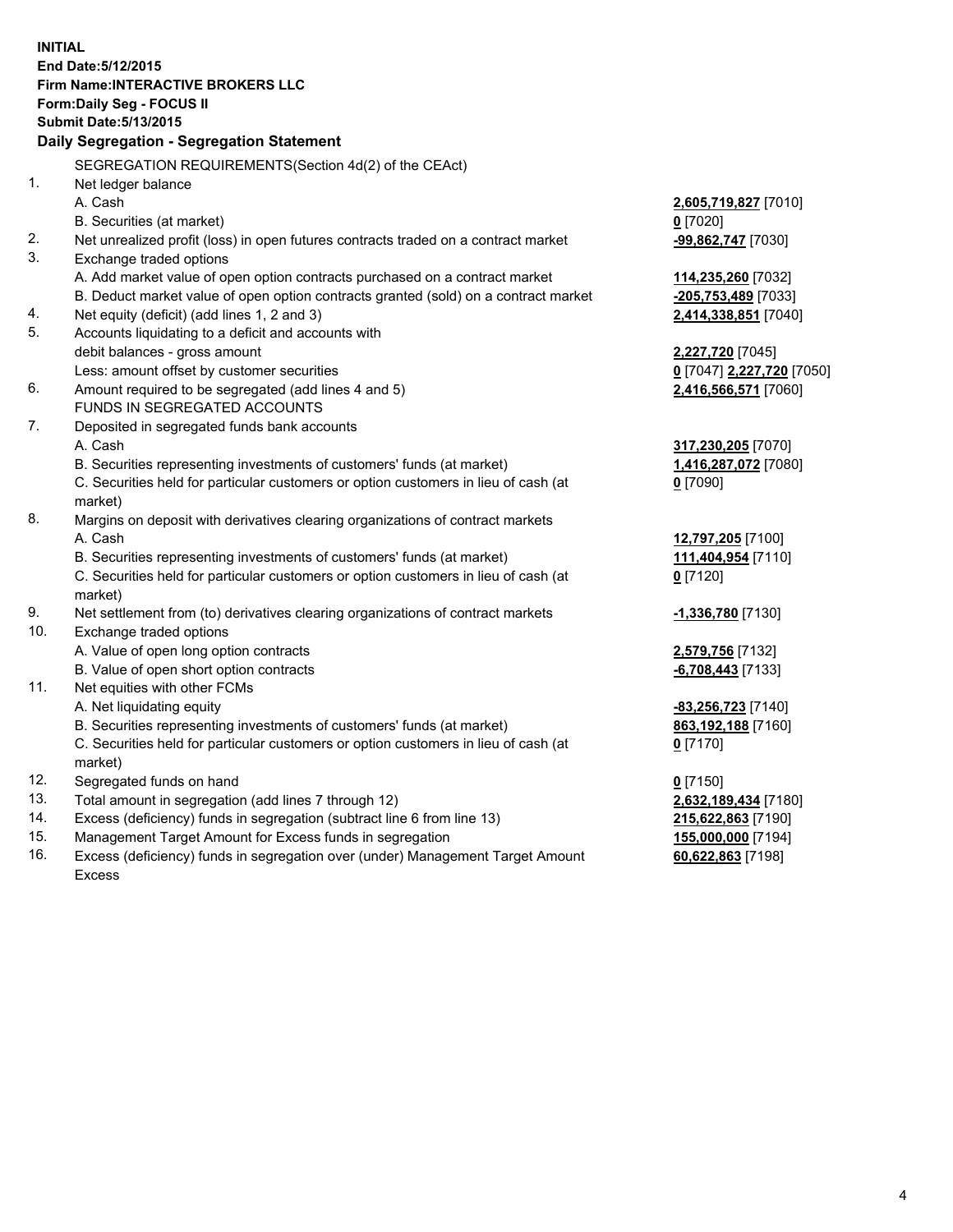## **INITIAL End Date:5/12/2015 Firm Name:INTERACTIVE BROKERS LLC Form:Daily Seg - FOCUS II Submit Date:5/13/2015 Daily Segregation - Supplemental**

| $\blacksquare$           | Total gross margin deficiencies - Segregated Funds Origin                              | 1,033,646 [9100] |
|--------------------------|----------------------------------------------------------------------------------------|------------------|
| $\sim$                   | Total gross margin deficiencies - Secured Funds Origin                                 | 128,571 [9101]   |
| $\blacksquare$           | Total gross margin deficiencies - Cleared Swaps Customer Collateral Funds Origin       | $0$ [9102]       |
| $\blacksquare$           | Total gross margin deficiencies - Noncustomer and Proprietary Accounts Origin          | $0$ [9103]       |
| $\blacksquare$           | Total number of accounts contributing to total gross margin deficiencies - Segregated  | 28 [9104]        |
|                          | Funds Origin                                                                           |                  |
| $\blacksquare$           | Total number of accounts contributing to total gross margin deficiencies - Secured     | 10 [9105]        |
|                          | Funds Origin                                                                           |                  |
| $\overline{\phantom{a}}$ | Total number of accounts contributing to the total gross margin deficiencies - Cleared | $0$ [9106]       |
|                          | Swaps Customer Collateral Funds Origin                                                 |                  |
| ۰                        | Total number of accounts contributing to the total gross margin deficiencies -         | 0 [9107]         |
|                          | Noncustomer and Proprietary Accounts Origin                                            |                  |
| $\blacksquare$           | Upload a copy of the firm's daily margin report the FCM uses to issue margin calls     |                  |
|                          | which corresponds with the reporting date.                                             |                  |

05.12.2015 Commodity Margin Deficiency Report.xls